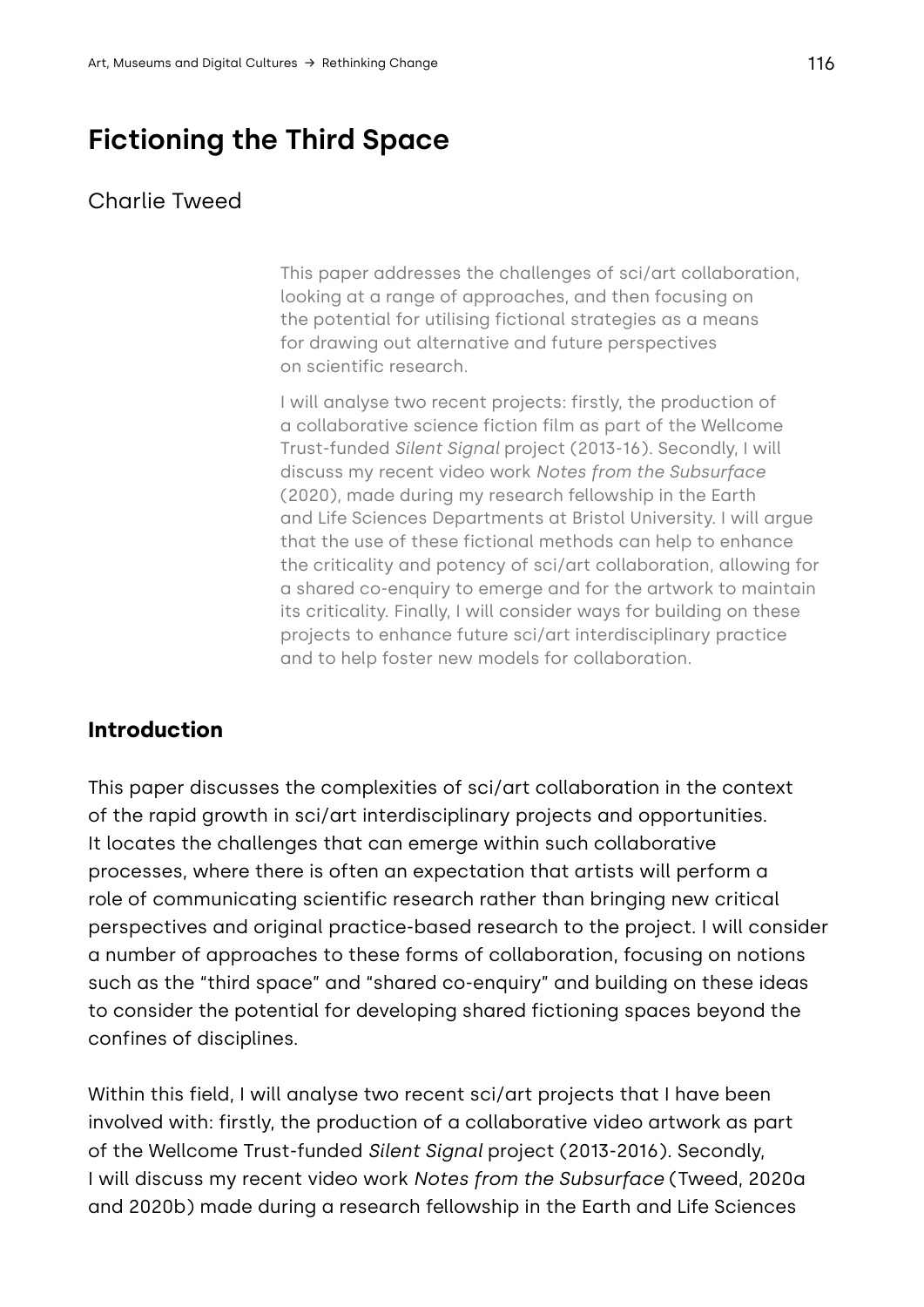Departments at Bristol University. Finally, I will consider ways of building on these projects to enhance future sci/art interdisciplinary practice using evolved fictional methods.

#### **Sci/Art Collaborative Approaches**

The cultural capital of artists and their practice has often occupied a difficult position within the conditions and underlying needs of scientific research projects and their funders. With an expansion in the requirements for demonstrating "impact" and the need to reach new audiences, artists in some cases have found themselves working for minimal fees, performing the role of science communicators on large-scale science research projects. If we connect this with the research turn within art practice, the academisation of art within universities and the proliferation of practice-based PhDs, it seems problematic that art can often be utilised as a service to science impact.

In this context, a recent poll on art-science collaboration in *Nature* (2021) received many positive responses, particularly from scientists, around the potential of sci/art collaborations noting that 'Public engagement has become essential to many research projects. Scientists are increasingly seeking out visual artists and designers to help them to communicate their work to new audiences' (Gewin, 2021). The tone here seems to support the notion of art operating in the service of science communication and audience engagement, with little consideration for the development of critical art works or new forms of interdisciplinary research.

Along these lines, an evaluation of sci/art projects that have been funded by the Wellcome Trust highlighted the "usefulness" of artists with their 'communicative abilities helping to demystify and make more intelligible aspects of contemporary science' (Glinkowski and Bamford, 2009). Once again, artists are seen as "useful", helping scientists to connect their research with wider audiences in a visually appropriate way. From another perspective, sci/art collaborations can result in artists using the scientific research as a departure point for their own practice, developing art works that may bear little relation to the original research, and from limited interaction with the scientist collaborator.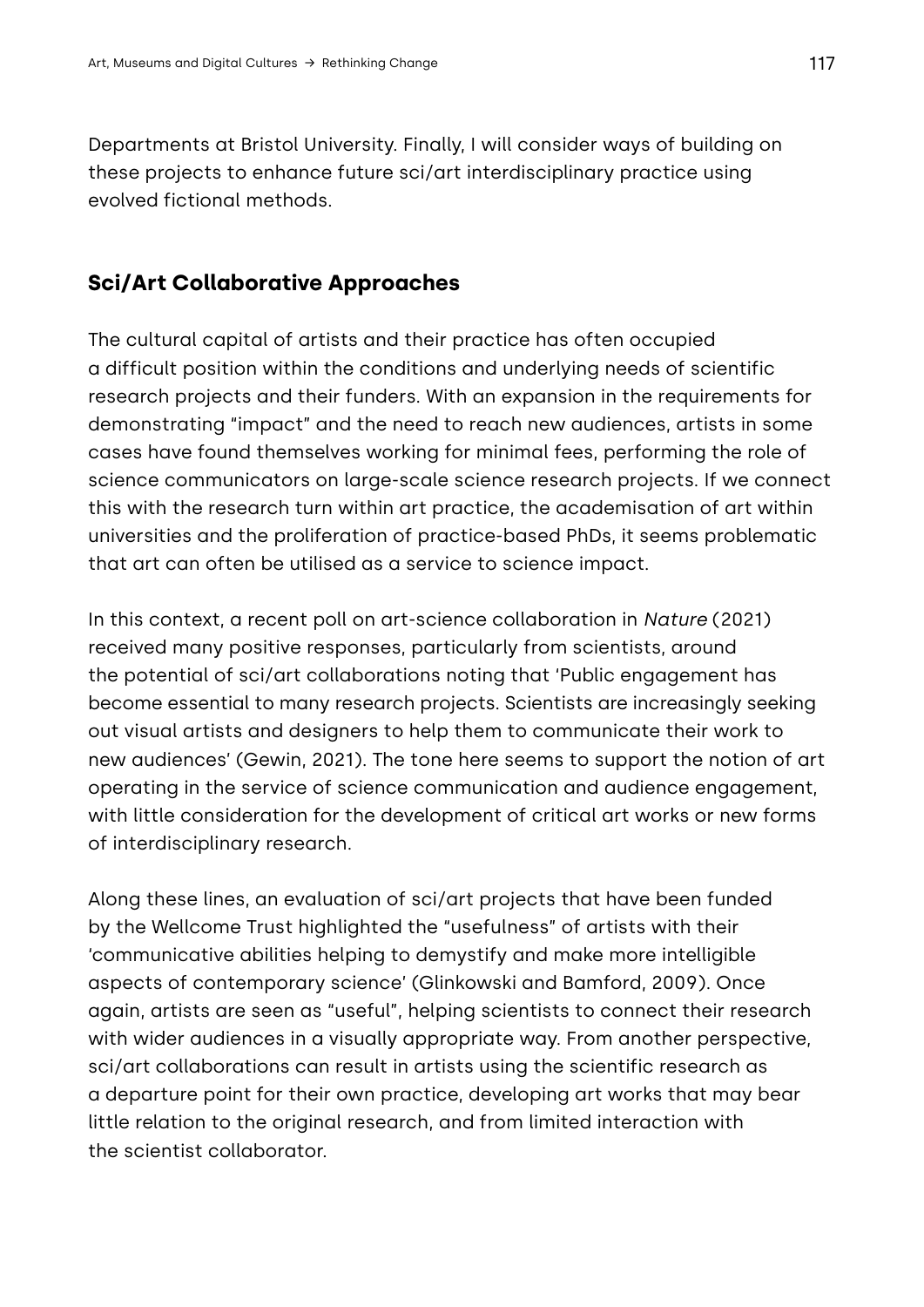Desmond Bell advocates the development of a 'synergy at the level of invention', as a means for art to establish a 'productive relationship with science', for example by observing scientific practices and then re-appropriating them to 'achieve distinctive artistic effects' (Bell, 2019, p. 121). Bell points us towards a strategy whereby artists can retain the attributes of their practice as well as a distinct critical voice, but, in this case, we see a distancing from the science and often a lack of collaboration.

Meanwhile, Nicola Triscott has described the concept of interdisciplinary 'co-enquiry', where artists pursue their own enquiry beside the scientific research (Triscott, 2017). She goes on to describe the notion of the co-production of knowledge between art, science and society, considering this as an 'ecology of practices' (Triscott, 2017).

In connection with this sort of approach, Henk Borgdorff draws into view the similarities between the practices of scientific and artistic research, pointing out their strength for bringing new perspectives into view: 'both disciplines are capable of constituting worlds and disclosing worlds; therein lies their performative strength – in generating and revealing new ideas, understandings, perceptions, and experiences' (Borgdorff, 2012, p. 85).

Finally, O'Riordan highlights the potential for sci/art collaborations to move beyond individual disciplinary perspectives, creating a "third space" in which existing knowledge, discourses and practices are challenged (O'Riordan, 2010).

In the following section, I wish to build on the notions of the "third space" and "co-enquiry", considering the performative strength of both science and art to reveal new worlds and perspectives, highlighting the potential for fictional approaches to open up new collaborative territories.

# **Fictioning as Method**

In their book *Fiction as Method* (2017), Jon K Shaw and Theo Reeves-Evison suggest that fiction can become a useful tool for artists to deploy within the conditions of our networked, digitised world of screens and flows of data and images, where the blurring of the fictional with the real is constantly escalating.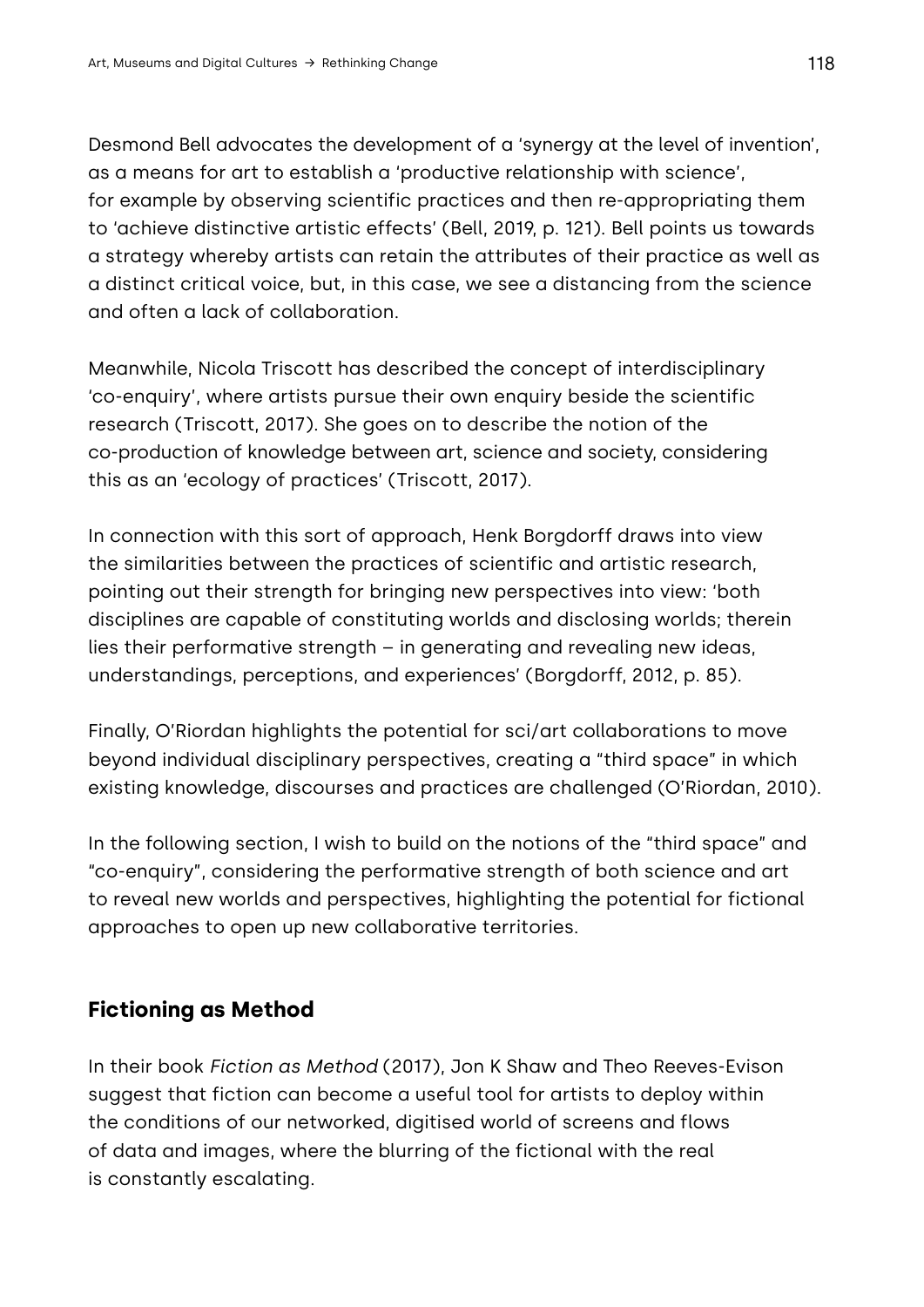Simon O'Sullivan also describes the potential for a strategy of "fictioning" as a potent approach in art: 'This collapsing of hitherto separate worlds – and the concomitant production of a "new" landscape, a new platform for dreaming – is another definition of fictioning, especially when it is no longer clear where the fiction itself ends and the so-called reality begins (or where reality ends and the fiction begins)' (O'Sullivan, 2015, p.6). He also notes that fiction can be used 'not as a matter of make believe but rather in a Rancière sense of forging the real to better approximate historical and contemporary experience' (O'Sullivan, 2015, p. 6).

Fictional strategies have been integral within my art practice, where I have used them to create works in the voice of *alter egos* and anonymous collectives, non-humans and machines, as well as to develop speculative future proposals for particular sites and communities and to rethink relations with the technological. For example, in a recent project *Re-writing the machinic anthropocene* (2019*),* I developed a speculative fiction as an audio work and publication to expose and rewrite the relations between digital technologies and the anthropocene, bringing into view raw material extraction, e-waste and non-human perspectives.

When it came to sci/art collaboration, I wanted to make use of these sort of fictional approaches, adapting them to enhance the collaborative process, using fictional devices to unlock the door to a "third space", where wider discussions could be developed around the implications of the scientific research, based on the premise that both collaborators had an equal standing in the project, bringing their own distinctive research to the table.

# **Case Study One: Wellcome Trust Commission:** *Silent Signal*

In the first project, I was commissioned to work with a biomedical scientist as part of the Wellcome Trust-funded project *Silent Signal* (2013-2017), which was produced by the London arts organisation Animate Projects.

This project began with an artist/scientist "speed dating" event when a number of artists and scientists were invited to Imperial College, London, to share their work and research and to locate potential connections. This approach proved to be fruitful, and I met scientist Darren Logan, who worked at the Sanger Institute Wellcome Genome Campus in Cambridge. I was immediately drawn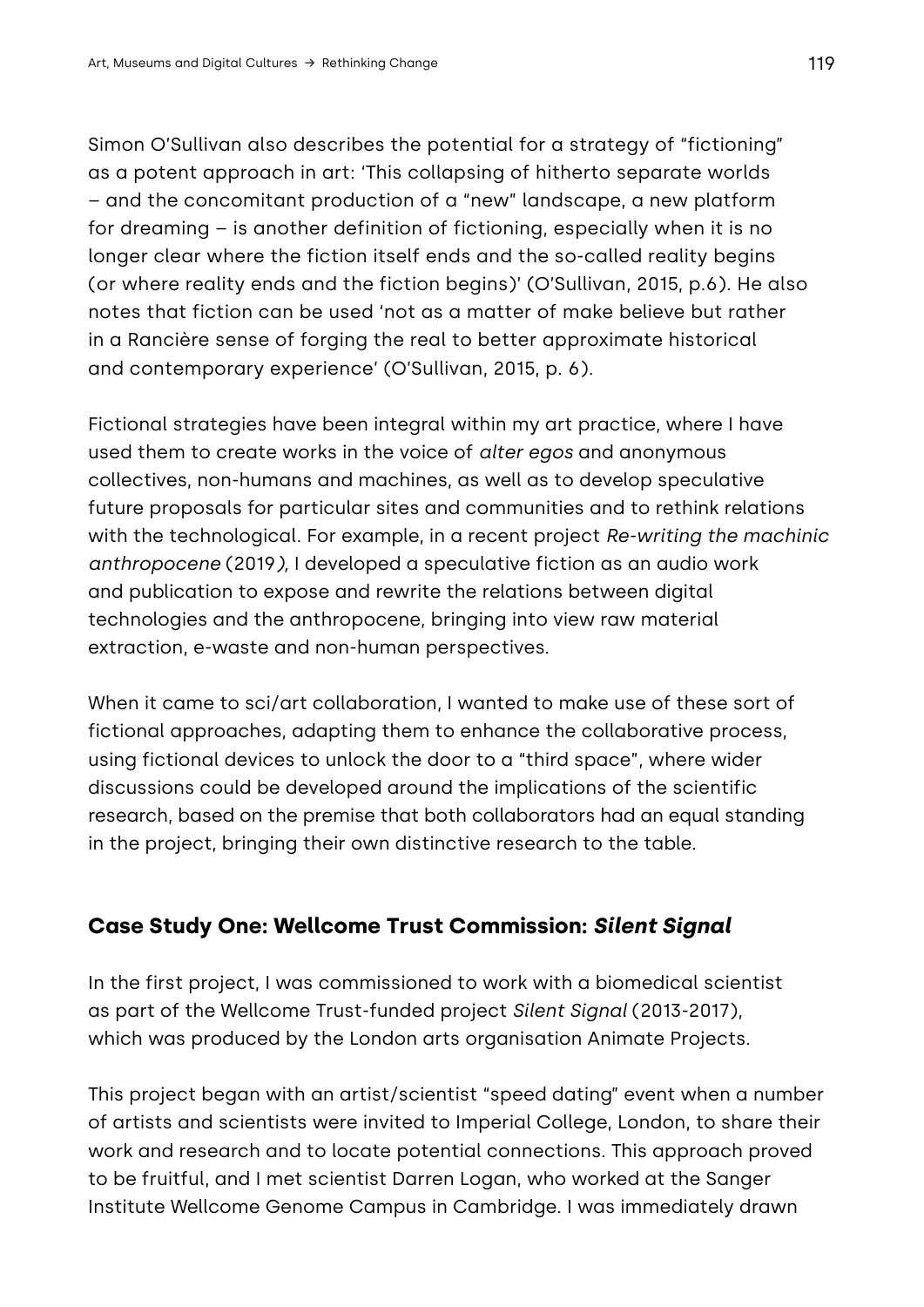to the focus of his research on genetically influenced behaviour in animals and his use of digital technologies to analyse genome data.

After this initial event, I devised a preliminary proposal for a film that appeared as a piece of science fiction, interrogating the genome sequencing tools used in Logan's research and collaborating with him on developing a film script to consider some potential implications for the future. In developing this proposal, I focused on two key questions: firstly, how could I produce a sci/art work that moved beyond data visualisation and employed fiction as an operational tool for generating discussion, where both artist and scientist move into a third space beyond the confines of their research? Secondly, how could this use of fictional methods allow for a different sort of sci/art collaboration to take place, in which a shared speculation is enabled?



Fig. 1 → Sanger Institute - Wellcome Genome Campus, Cambridge, UK. © 2017 Charlie Tweed.

During the initial research phase, I attended a number of meetings with Darren Logan at the Sanger Institute Wellcome Genome Campus, in Cambridge (Fig. 1), itself composed of a series of buildings that are reminiscent of scenes from various sci-fi films. During this time, I learned about his research into genetically influenced behaviour and spent a considerable time becoming familiar with the genome sequencing technologies and the software tools that are used to analyse the data. As a result of these meetings, we discovered a shared interest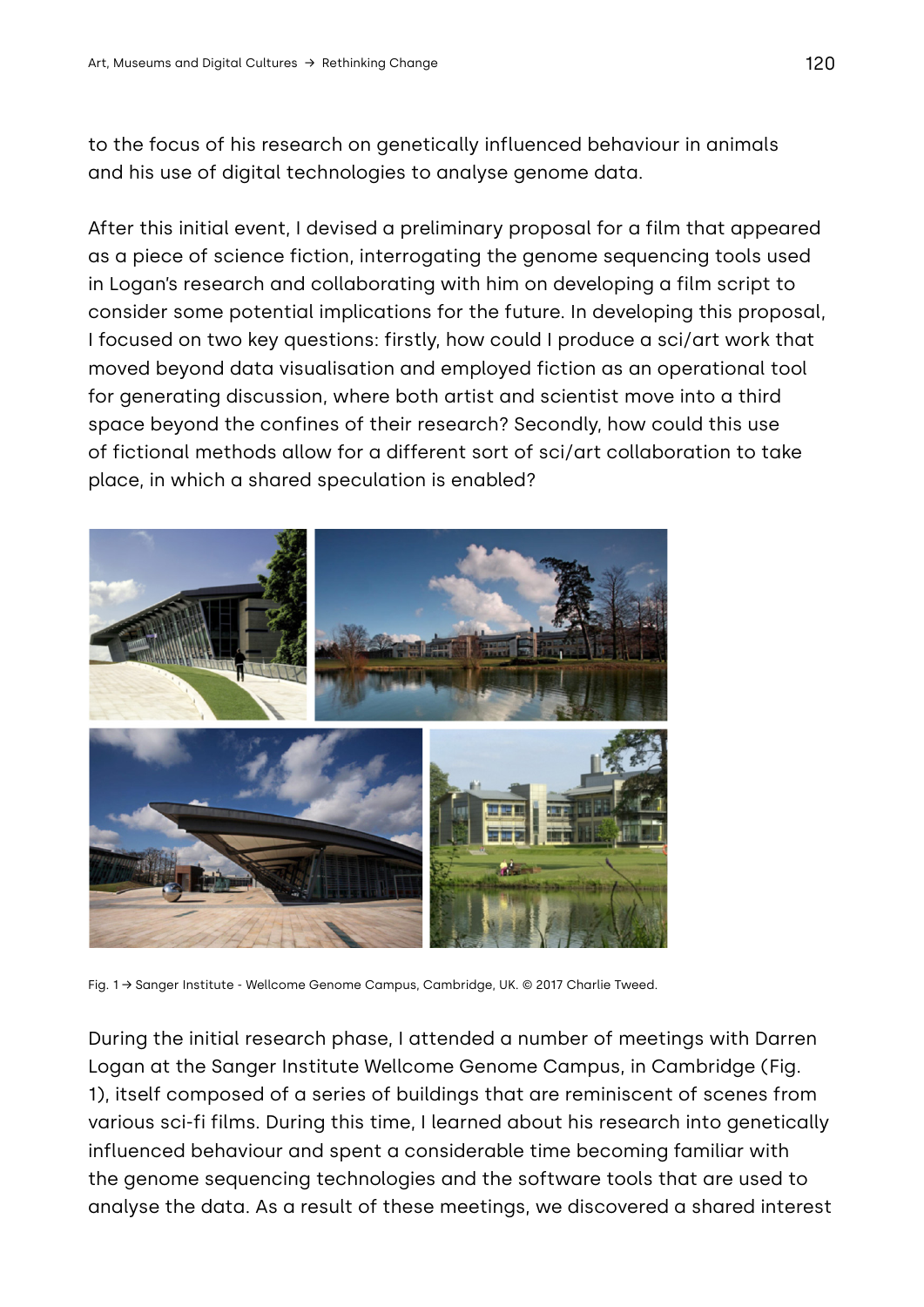in science fiction and how this mode of storytelling could be used as a way of interrogating the potential futures and implications of his research.

From here, a script was developed with Logan's input, looking at various scenarios, where hardware computing code and genetic coding could be connected, so that human and animal code could then be edited. Logan explained how various new genetic technologies, such as CRISPR1, which enables the editing of genetic code, and Optogenetics, allowed for the control of animal behaviour using coloured lights that are exposed to neurons. As the project progressed, further ideas were fed into the initial co-created film script, including the fact that researchers had recently been able to store digital data within strands of DNA. This resulted in the script operating on a number of levels, including exposing these scientific advances to audiences, alongside fictional material that mapped out scenarios for future forms of hybrid computing and the control of animals and humans. The blurring of scientific fact with fiction was an effective way of engaging diverse audiences, who immediately questioned what they were seeing, and it motivated discussion around the human desire for control over animals and the environment.



Fig. 2 → Charlie Tweed, *The Signal and the Noise.* Video, 2020. © 2020 Charlie Tweed.

The finished film (Fig. 2) fused CGI2 animation with archive footage and filmed footage, as well as some of Darren Logan's research images and videos. The work synthesises all of this material together into an artefact that mixes

- Clustered regularly interspaced short palindromic repeats.
- 2 Computer-generated imagery.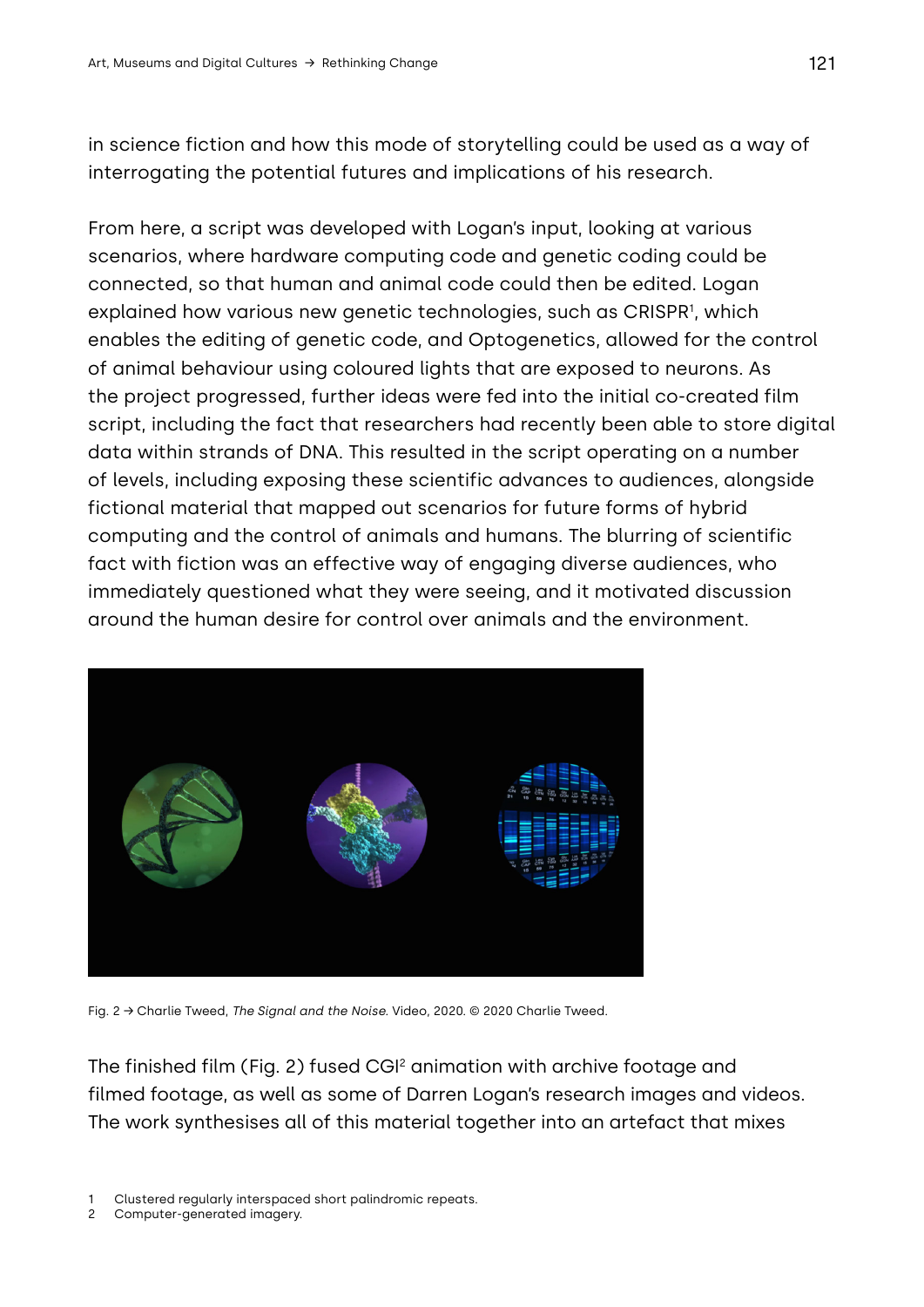science fact with fiction, proposes a future technology and a hybrid research space, thus putting the notion of the fictional third space into practice. The work was then shown in different contexts including exhibitions (Fig. 3), film festivals and specialist science events, alongside its presentation in education materials.

The work proved to be an effective mechanism for activating discussion around genetic science and future forms of control technologies. This collaboration also provided a departure point for utilising fictional approaches to take sci/art collaboration into new territories, allowing both collaborators to move beyond the confines of their research to co-create a speculative artwork.



Fig. 3 → Charlie Tweed, *The Signal and the Noise*, 2020. Exhibition at the QUAD, Derby, UK. © 2020 Charlie Tweed.

# **Case Study Two: EarthArt Fellowship (2019-20)**

These methods were then evolved during a second sci/art commission (2019-20), this time as part of the EarthArt Fellowship and residency, working with scientists in Life Sciences and Earth Sciences at Bristol University. Once again, for this project, I proposed employing fictional tactics that would enable me to explore some specific areas of research around the earth's deep subsurface and the extremophiles that live within them. I wanted to build on some of the methods used in the previous collaboration to develop a more expansive set of works for a final exhibition and event, this time adopting an approach of co-enquiry. The project aimed at opening up a third space for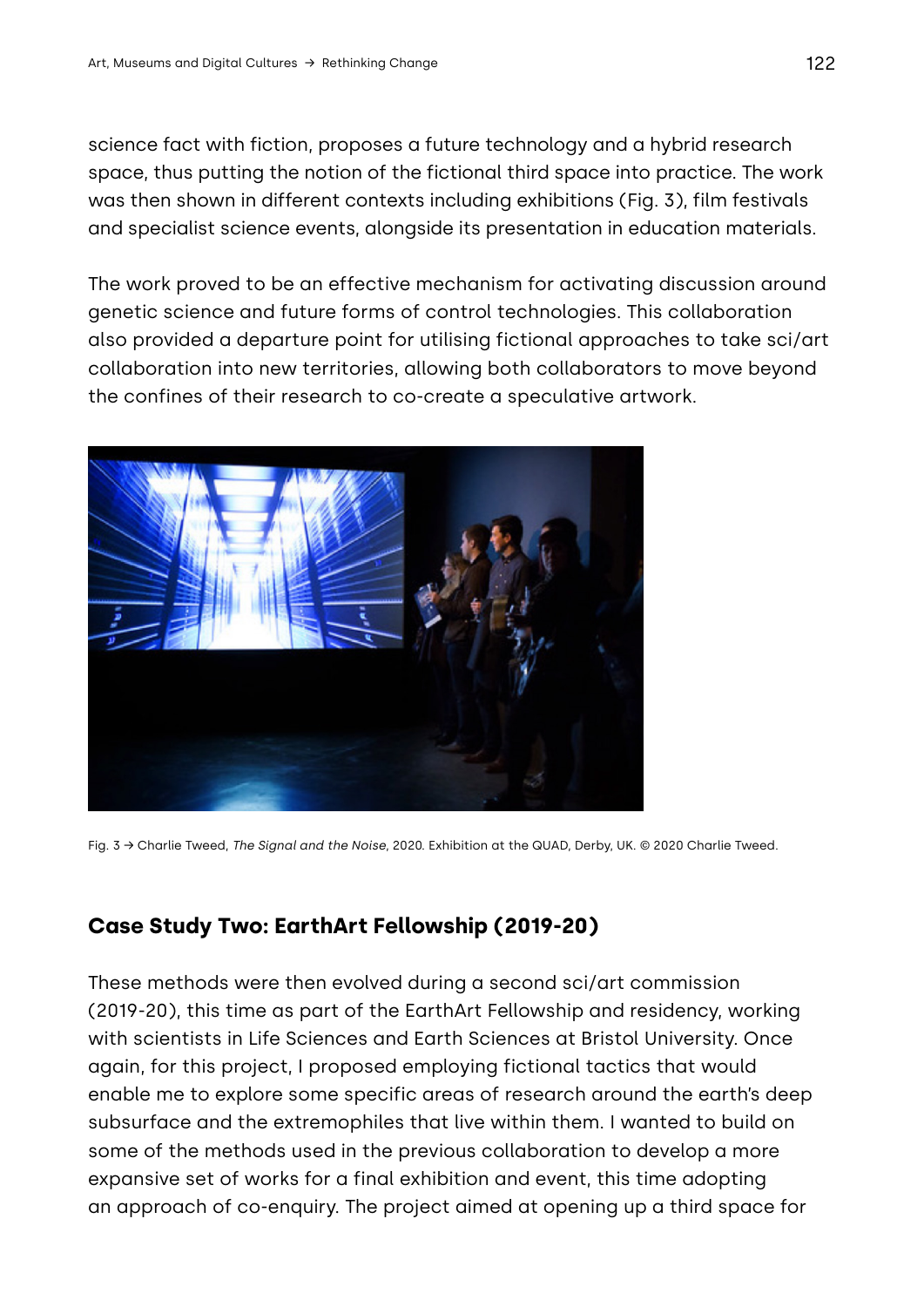discussion and collaboration through the use of fictional methods, engaging with a number of scientific researchers.

The project began with a series of meetings, locating specific researchers to learn about the evolutionary history of life, to understand particular historic events such as the Cambrian explosion, looking at fossils and rock samples and talking to researchers working with subsurface life-forms such as achaea and bacteria. The key here was using an approach that emerged from the mechanics of my practice, so that I could produce an artwork and a final exhibition that engaged wider audiences and initiated debate, but also functioned as a critical artwork that draws attention to some often neglected research on microbes and the tree of life, whilst connecting with my own wider research interests around the human relation with technologies and non-humans.

The premise of the subsurface was an interesting area of exploration because scientists are still in the process of discovering it; as a result, it lent itself to the development of fictional scenarios. These scenarios were discussed in meetings with scientists, whilst drawing my attention to the extremophile life forms that exist within the deep surface and debating research around the sorts of metabolism that these life forms have and which enable them to survive in environments with little oxygen and almost no nutrients. From this varied research process, I developed a script for the film, and this was evolved in collaboration with the scientists who fed into it, edited it and provided comments on both the scientific fact and the science fiction elements.

This led to the development of the final film work and exhibition. We believe that, in this instance, the artworks created were effective at both communicating scientific research and providing a critical vision for the future of human life on Earth.

The finished film *Notes from the Subsurface* (2020a) 'delves into deep subsurface environments and the extremophiles that live within them to consider how these lifeforms can function at extreme depths and pressure within challenging conditions' (Tweed, 2020b) (Fig. 4). The film references the zonation of life forms and their ability to live over vast timescales and with varying metabolisms that are far removed from those of humans. The work also considers notions of deep time and non-human temporalities, including life forms that exist, and geological processes that take place over hundreds, thousands and millions of years (Tweed, 2020b).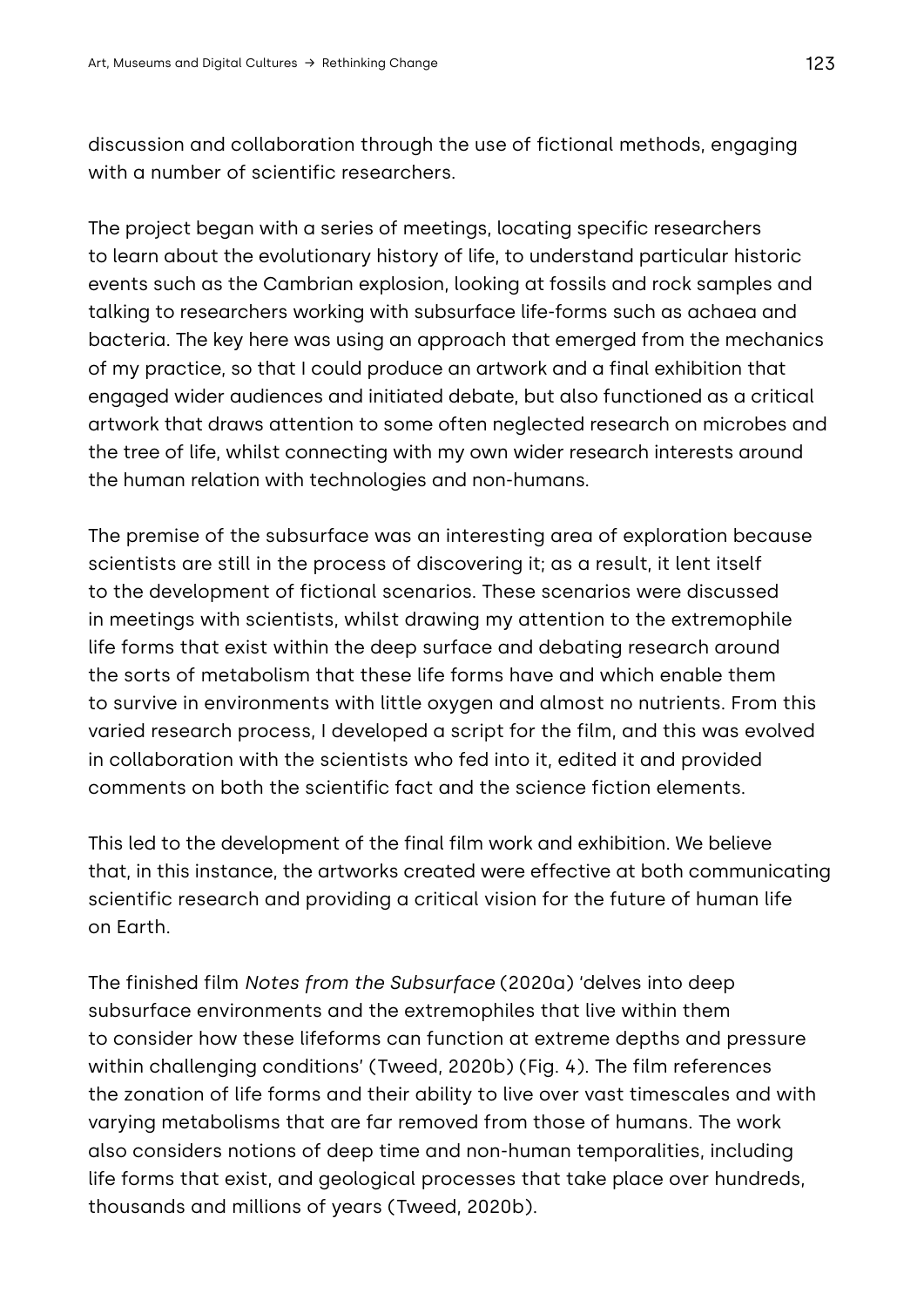

Fig. 4 → Charlie Tweed, *The Signal and the Noise*. Video, 2020. © 2020 Charlie Tweed.

The narrator gives factual information about the ecosystems and life forms that it encounters, enlisting modified ambient noise tomography as a way of anthropomorphising them. As a result, we hear from Nematodes, in an old gold mine, discussing their ability to go into a form of cryogenic suspension when resources are scarce. We also encounter the Methanogens, who disclose their "love" for carbon as well as the anonymous CPR<sup>3</sup> bacteria, of which huge colonies exist in the subsurface with very little being known about them by scientists (Tweed, 2020b).



Fig. 5 → Charlie Tweed, *Notes from the Subsurface,* 2020. Exhibition at the EarthArt Gallery, University of Bristol, UK. © 2020 Charlie Tweed.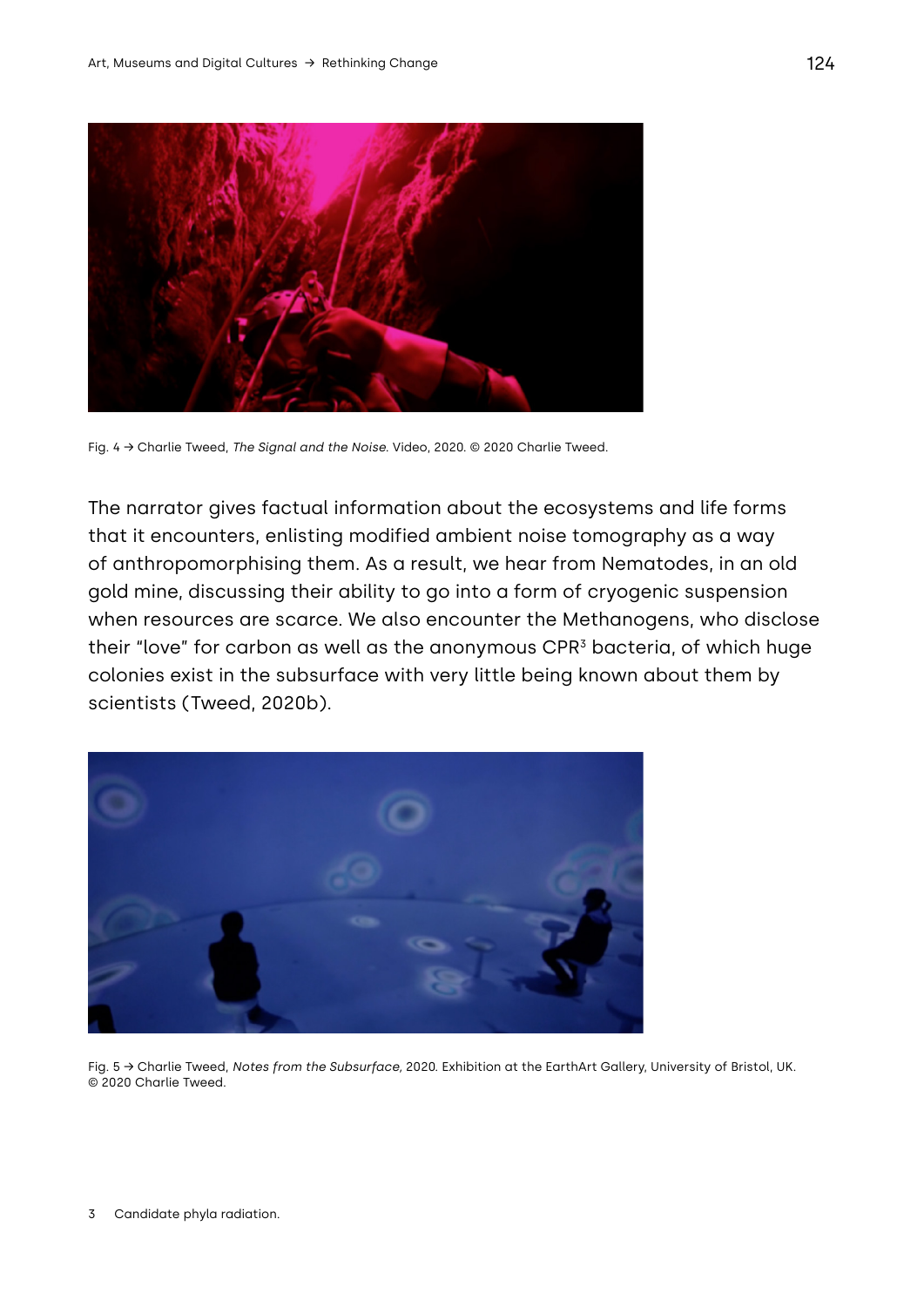The second part of the film adopts a science fictional approach; developing proposals for adapting humans to live in these extreme conditions, utilising a "Vision Space" (Fig. 5) where humans can retrain, viewing the behaviour of extremophiles and simulating their actions, learning to live in extreme conditions (2020). The final part of the film proposes designs for hybrid future life forms, capable of living within these environments. With designs generated through collaboration with an AI neural network, it references discussions around genetically modifying life forms for extra-terrestrial exploration (Tweed, 2020b).

As a result, the work drew attention to niche scientific research on subsurface life forms and their relation to the evolution of life, anthropomorphising some of these life forms to draw out alternative perspectives, whilst employing the science fiction proposal as a critical tool to engage audiences in debate around the climate crisis, environmental ecocide and their relation to non-human forms of life.



Fig. 6 → Charlie Tweed, *Notes from the Subsurface,* 2020. Exhibition at the Earth Gallery, University of Bristol, UK. © 2020 Charlie Tweed.

The surrounding exhibition which was held at the Earth Gallery in the Wills Memorial Building in central Bristol, expanded on this discussion, utilising the showcases (Fig. 6) to draw together some of the scientists' research and to position this alongside artistic research produced for the exhibition, such as science fiction novels, theoretical texts, AI images and a fictional manifesto. The work presented in the showcases by the scientists itself breached the line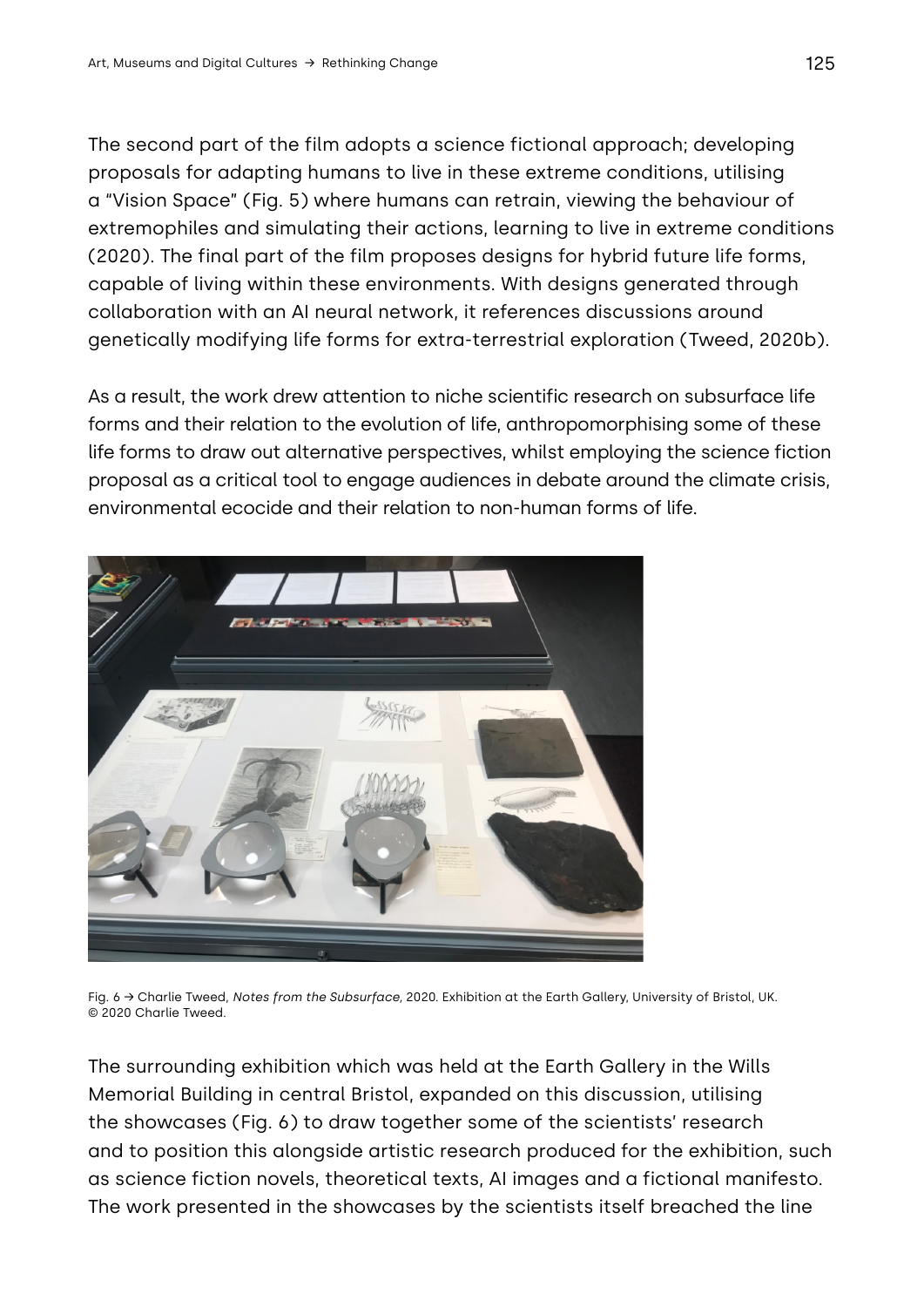between fact and fiction, presenting forms of co-enquiry that interact, coming together to function in the exhibition space, which itself became a third space, for example by presenting scientific research on long extinct Burgess Shale animals and fossils in parallel to speculative AI designs. For me, it was important that scientific and art research became an assemblage of interactions and potentials, in order to produce an operational and interrelated set of narratives.

This layering of fictions was then taken further in the opening event, where I and the scientific collaborators all made presentations about our research, the project and the contents of the finished film and exhibition, exposing each person's specific research interests and providing a dialogue about the future of human life on Earth and the usefulness of a science fictional lens in the project. My presentation provided an additional fictional layering, a manifesto about the intentions of the anonymous authors of the exhibition and film. This included a re-appropriation of the Wills Memorial Building as a focal point for the siting of the speculative "subsurface laboratory", which stretched out into the strata below. In this sense, the fictional third space was evolved as a fictional re-assemblage of the existing building and laboratories into a future vision of non-human communication. As expressed in the performance:

I use these words to make myself into other species, machines and objects. I becomes WE, becomes a sensor, or a future specialist technology, seeking out new directions, a translation mechanism, an anonymous power-force, a collective of potentials. WE want to unravel non-human perspectives and move away from a singular voice. WE want to harness the functionality of algorithmic governmentality, in order to take another path. THEREFORE, we have developed the subsurface laboratory, a vast space, stretching 5000 metres down. It can be accessed from just below your feet, descending through the basement of the Wills Memorial Building, into the deep tunnels that connect to the Redcliffe Caves before the final descent. (Tweed, 2020c)

# **Conclusion**

With these two projects, I set out with the intention of utilising innovative fictional approaches to develop work that moved beyond data visualisation, or straightforward modes of public engagement and science communication, also reclaiming here a critical role for the artist collaborator. The use of fictional methods allows for another door to be opened within a collaborative sci/art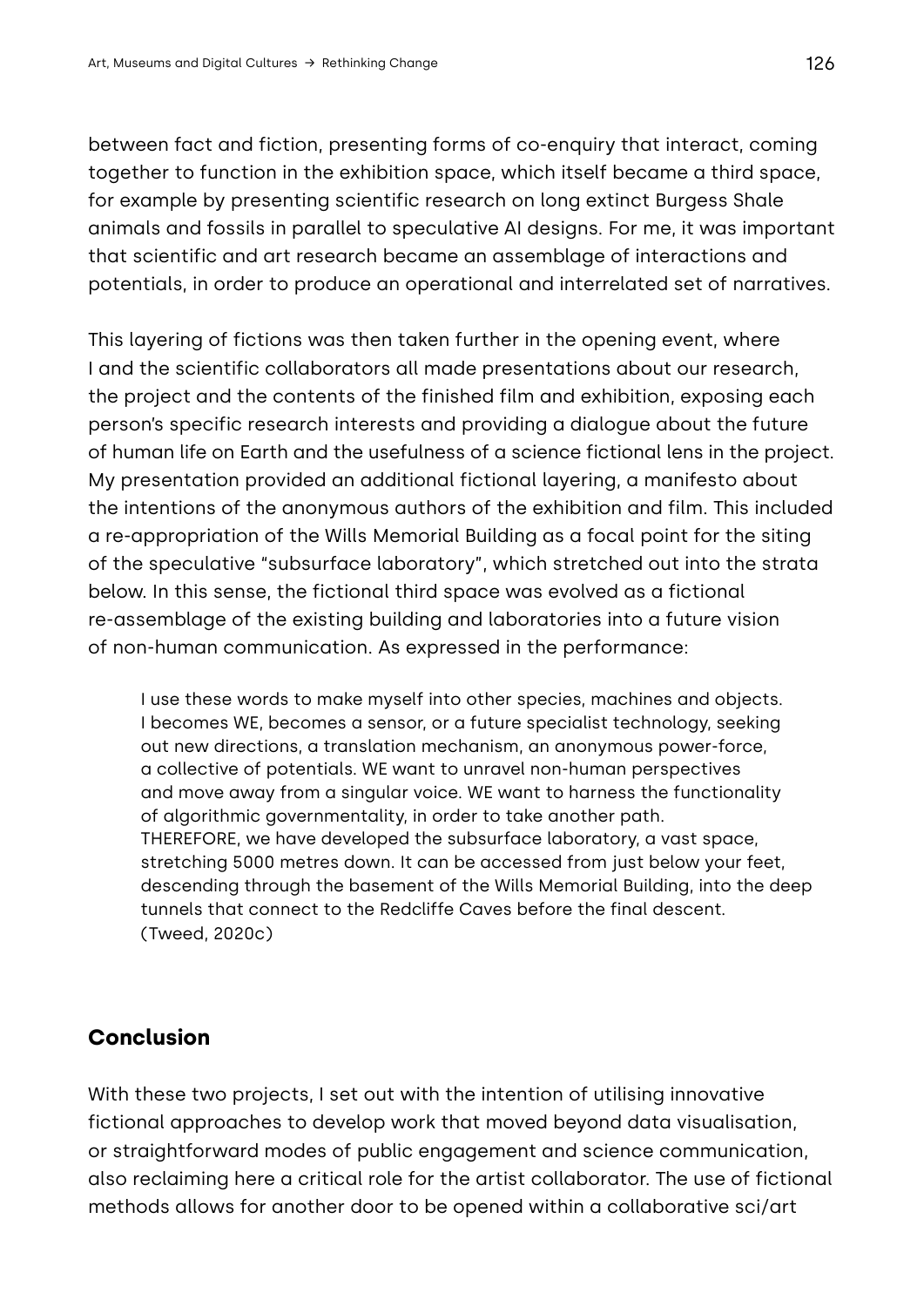project, a playful third space where a dialogue can be initiated between the scientific research, the artist's practice and the museum audience. To refer back to Simon O'Sullivan's work, this offers up a new platform for a shared form of 'dreaming and speculating' (O'Sullivan, 2015, p. 6). It also builds on Nicola Triscott's notion of an 'ecology of practices' (Triscott, 2017) and Henk Borgdorff's arguments around the similar functionalities of both disciplines with their particular performative abilities to create worlds and reveal new ideas (Borgdorff, 2012).

Whilst the two projects have made some progress, I would propose extending some of the fictional approaches in future works, for example by enlisting a wider set of collaborators from different fields, who enter the fictioning third space and play out expanded scenarios, exploring multiple perspectives on the scientist's research. This could be done by developing experimental workshops with scientists, theorists, fiction writers and the public. These workshops themselves could be framed within a fictional research space, co-created by collaborators, allowing them to enter re-imagined laboratories and museum spaces where standardised definitions of sci/art and interdisciplinary practice, artist and scientist are re-written, and new forms of co-enquiry are initiated as an assemblage of interactions and potentials.

# **References**

- Bell, D. (2019) *Research in the Creative and Media Arts: Challenging Practice.* Abingdon: Routledge. DOI: 10.4324/9780429491948
- Borgdorff, H. (2012) *The Conflict of the Faculties. Perspectives on Artistic Research and Academia*. Leiden: Leiden University Press. DOI: 10.26530/OAPEN\_595042
- Gewin, V. (2021) 'How to shape a productive scientist-artist collaboration'*, Nature,*  17 February. Available at:<https://www.nature.com/articles/d41586-021-00397-1> (Accessed: 15 March 2021).
- Glinkowski, P. and Bamford, A. (2009) *Insight and Exchange: An evaluation of the Wellcome Trust's Sciart programme*. London: Wellcome Trust. Available at: [https://media.tghn.org/medialibrary/2016/04/WellcomeTrust\\_](https://media.tghn.org/medialibrary/2016/04/WellcomeTrust_SciartSummaryReport.pdf) [SciartSummaryReport.pdf](https://media.tghn.org/medialibrary/2016/04/WellcomeTrust_SciartSummaryReport.pdf) (Accessed: 25 November 2021).
- Nature (2021) *Collaborations with artists go beyond communicating the science*: Available at:<https://www.nature.com/articles/d41586-021-00469-2>(Accessed: 25 November 2021).
- O'Riordan, K. (2010) *The genome incorporated: Constructing Biodigital Identity.*  Abingdon: Routledge. DOI: 10.4324/9781315557793